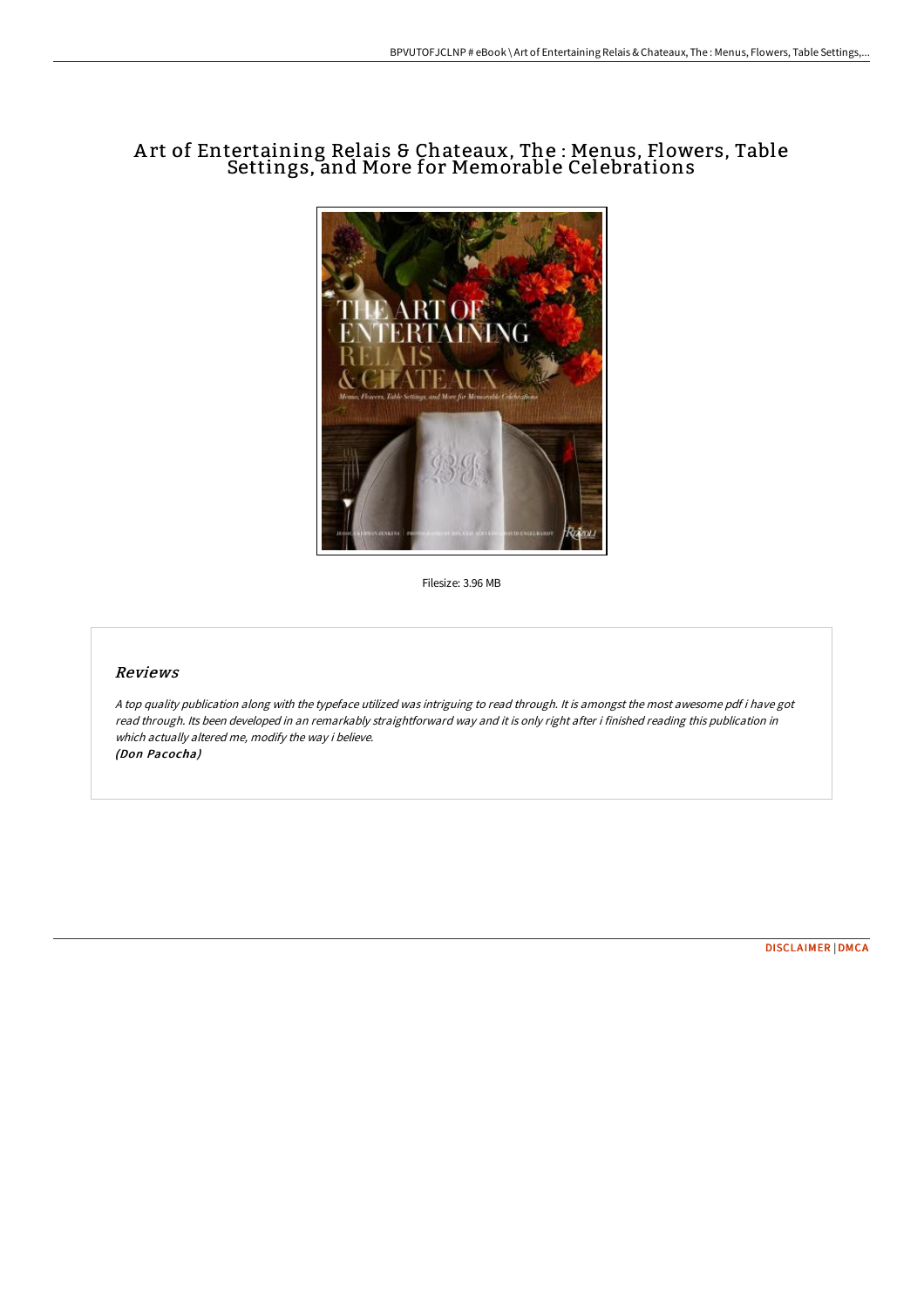### ART OF ENTERTAINING RELAIS & CHATEAUX, THE : MENUS, FLOWERS, TABLE SETTINGS, AND MORE FOR MEMORABLE CELEBRATIONS



Rizzoli International Publications Okt 2016, 2016. Buch. Condition: Neu. Neuware - For all seasons and all occasions, a comprehensive entertaining book that provides the best ideas from such acclaimed establishments in North America as Blackberry Farm and Meadowood. The Art of Entertaining presents seventeen seasonal parties, both intimate and grand, held at a variety of Relais & Châteaux venues. These hospitality insiders, who transform their properties into perfect settings, share their ideas for creating parties that can be translated to every home. The themes, floral choices, festive table displays, recipes for cocktails and dishes, and much more show you how to wow guests with unexpected touches. Set the mood for an elegant New Year's Eve party by covering ceilings with gold balloons. To dazzle friends on the Fourth of July, make a cake in patriotic red, white, and blue and light sparklers on top. Create a cowboy-themed cookout with haystack seating and wildflowers. This beautifully photographed go-to tome will be embraced by hosts and hostesses seeking fresh inspiration from the most admired chefs and entertainers in America. BOOK FEATURES BY SEASON: SPRING: The Inn at Dos Brisas, Washington, Texas: Wildflower Cookout; The Charlotte Inn, Martha's Vineyard (Edgartown), Massachusetts: AHernoon Tea in the Garden SUMMER: Ocean House Inn, Watch Hill, Rhode Island: Independence Day Dinner on the Beach; Auberge du Soleil, Napa Valley (Rutherford): California Provençal Cocktail Party; Weekapaug Inn, Westerly, Rhode Island: New England Clam Bake; Langdon Hall, Cambridge, Ontario, Canada: Olmstead Longtable Garden Luncheon; Homestead Inn, Greenwich, Connecticut: Celebration of the Senses Dinner AUTUMN: Blackberrry Farm, Walland, Tennessee: Harvest Dinner in Stone Pavilion; Fearrington House, Pittsboro, North Carolina: Seasonal Beer Dinner Party; Glenmere, Chester, New York: Gatsby Dinner Party; Planters Inn, Charleston, South Carolina: Courtyard Terrace Autumn Dinner; Meadowood, Napa Valley St. Helena, California: Wine Harvest Dinner in the...

刪 Read Art of Entertaining Relais & Chateaux, The : Menus, Flowers, Table Settings, and More for Memorable [Celebrations](http://techno-pub.tech/art-of-entertaining-relais-amp-chateaux-the-menu.html) Online

Download PDF Art of Entertaining Relais & Chateaux, The : Menus, Flowers, Table Settings, and More for Memorable [Celebrations](http://techno-pub.tech/art-of-entertaining-relais-amp-chateaux-the-menu.html)